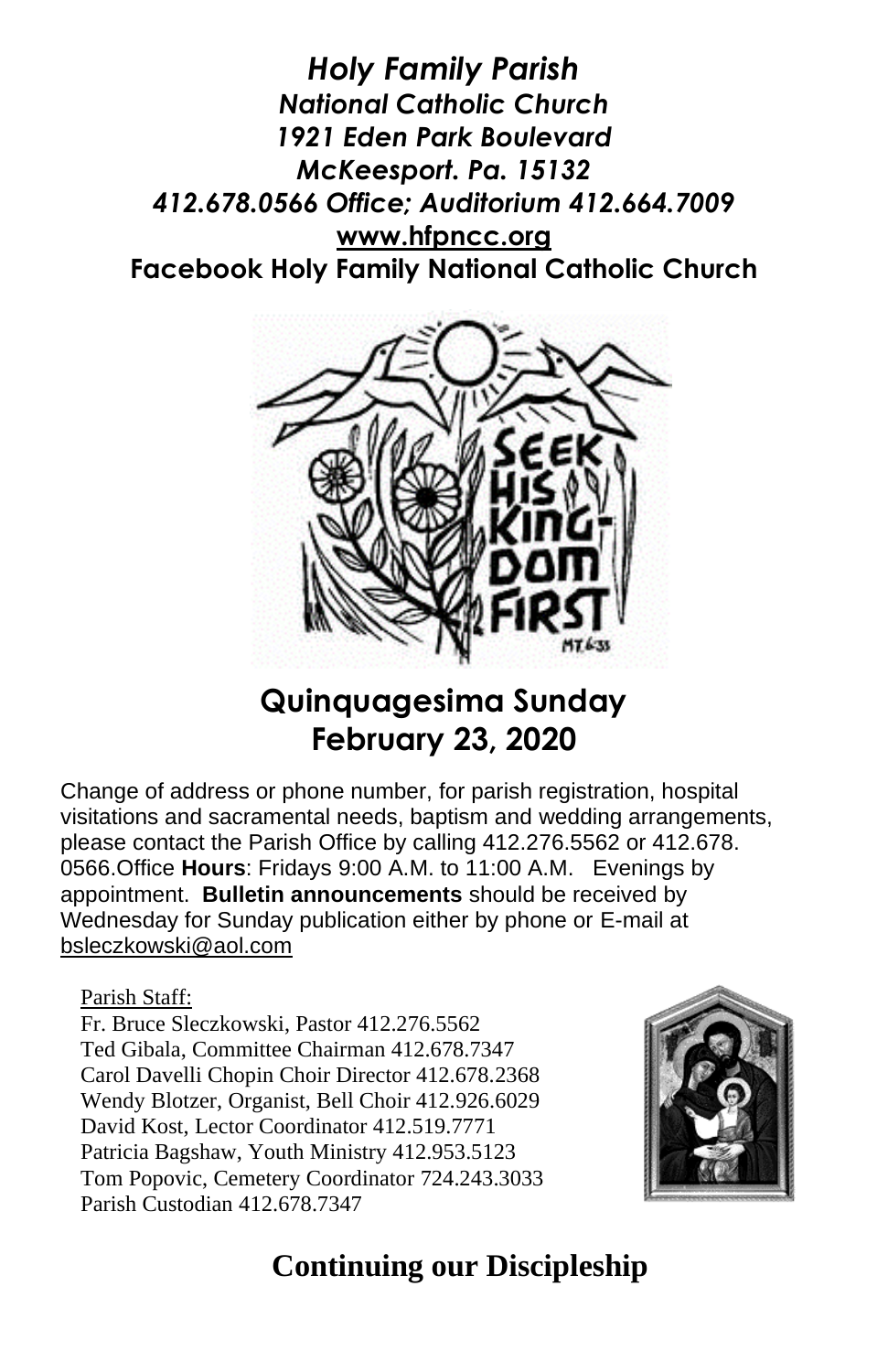# **QUINQUAGESIMA MASS LITURGY**

| <b>OPENING HYMN</b>                                                | <b>Bulletin</b>             |  |  |  |  |  |  |  |
|--------------------------------------------------------------------|-----------------------------|--|--|--|--|--|--|--|
| PENITENTIAL RITE                                                   | Page 66                     |  |  |  |  |  |  |  |
| <b>ENTRANCE HYMN</b>                                               | Psalm 77: 2-3               |  |  |  |  |  |  |  |
| C: I cry aloud to God, cry to God to hear me.                      |                             |  |  |  |  |  |  |  |
| R: On the day of my distress I seek the Lord; by night my hands    |                             |  |  |  |  |  |  |  |
| are raised unceasingly; I refuse to be consoled.                   |                             |  |  |  |  |  |  |  |
| C: Glory be to the Father and to the Son and to the Holy Spirit.   |                             |  |  |  |  |  |  |  |
| R: As it was in the beginning, is now, and ever shall be, world    |                             |  |  |  |  |  |  |  |
| without end. Amen.                                                 |                             |  |  |  |  |  |  |  |
| <b>KYRIE</b>                                                       | Page 67                     |  |  |  |  |  |  |  |
| <b>GLORIA</b>                                                      |                             |  |  |  |  |  |  |  |
| <b>OPENING PRAYER</b>                                              |                             |  |  |  |  |  |  |  |
| <b>LITURGY OF THE WORD</b>                                         |                             |  |  |  |  |  |  |  |
| <b>First Reading</b>                                               | Isaiah 49: 14-15            |  |  |  |  |  |  |  |
| <b>Responsorial Psalm</b>                                          | Psalm 62                    |  |  |  |  |  |  |  |
| R: Rest in God alone, my soul.                                     |                             |  |  |  |  |  |  |  |
| <b>Second Reading</b>                                              | 1 Corinthians 4: 1-5        |  |  |  |  |  |  |  |
| Gospel Acclamations.                                               | Hebrews 4: 12               |  |  |  |  |  |  |  |
| L: Alleluia, Alleluia.                                             |                             |  |  |  |  |  |  |  |
| R: The word of God is living and effective; discerning reflections |                             |  |  |  |  |  |  |  |
| and thought of the heart.                                          |                             |  |  |  |  |  |  |  |
| R: Alleluia, Alleluia.                                             |                             |  |  |  |  |  |  |  |
| Gospel                                                             | Matthew 6: 24-34            |  |  |  |  |  |  |  |
| <b>SACRAMENT OF THE WORD</b>                                       |                             |  |  |  |  |  |  |  |
| <b>LITURGY OF THE FAITHFUL</b>                                     |                             |  |  |  |  |  |  |  |
| <b>NICENE CREED</b>                                                | Page 71                     |  |  |  |  |  |  |  |
| <b>GENERAL INTERCESSION</b>                                        |                             |  |  |  |  |  |  |  |
| R: Lord, Hear our Prayer                                           |                             |  |  |  |  |  |  |  |
| <b>OFFERTORY</b>                                                   | Page 73                     |  |  |  |  |  |  |  |
| THE GREAT THANKSGIVING                                             |                             |  |  |  |  |  |  |  |
| EUCHARISTIC PRAYER 5                                               | Page 92                     |  |  |  |  |  |  |  |
| <b>SIGN OF PEACE</b>                                               |                             |  |  |  |  |  |  |  |
| <b>COMMUNION</b>                                                   | Page 98                     |  |  |  |  |  |  |  |
| POST COMMUNION PRAYER                                              |                             |  |  |  |  |  |  |  |
| <b>CONCLUDING RITE</b><br><b>DISMISSAL BLESSING</b>                |                             |  |  |  |  |  |  |  |
|                                                                    | Page 100<br><b>Bulletin</b> |  |  |  |  |  |  |  |
| <b>CLOSING HYMN</b>                                                |                             |  |  |  |  |  |  |  |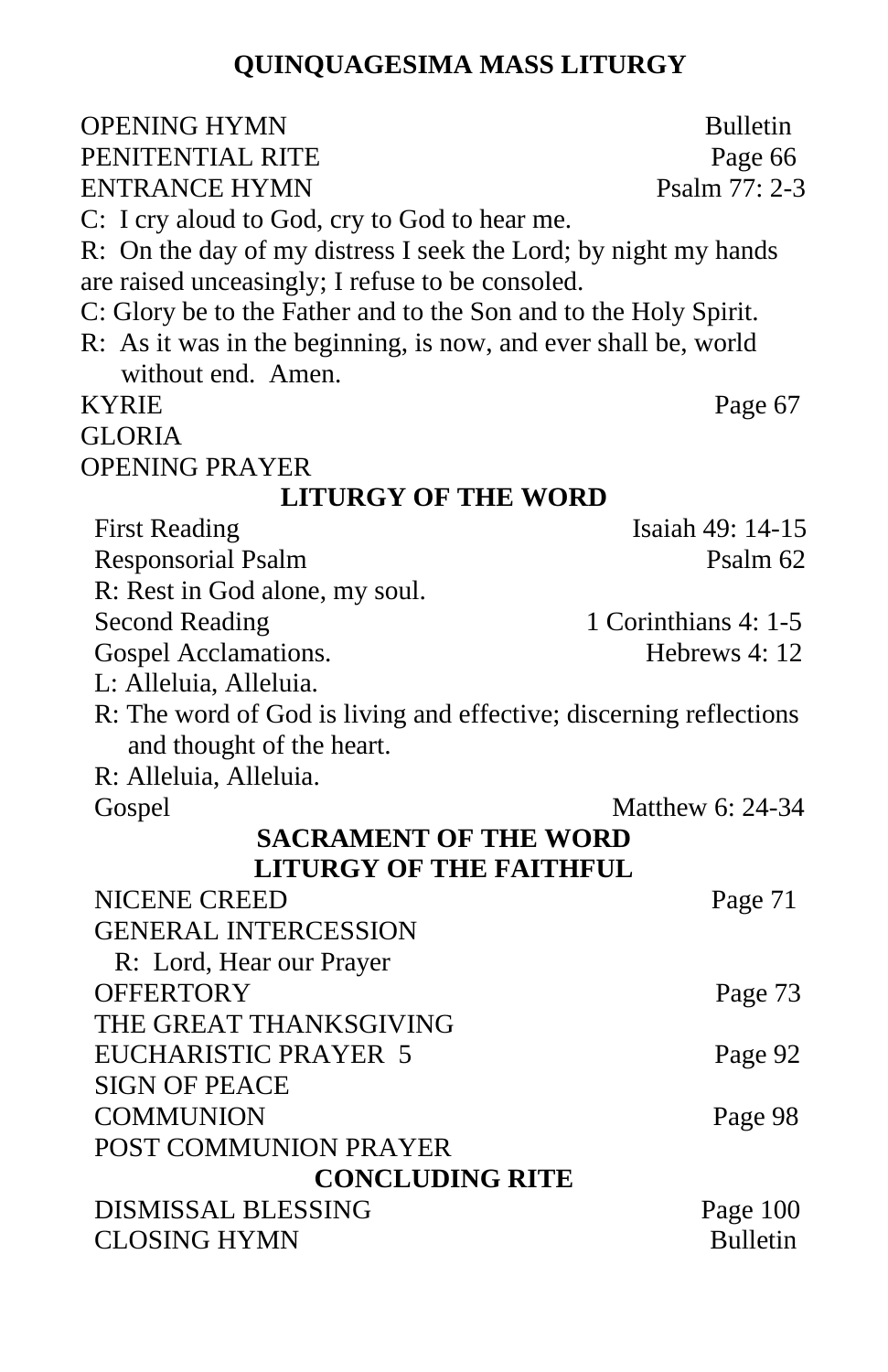### **Opening Hymn: "Ode to Joy"**

PNCC Hymnal 228 verses 1, 3, & 4

Joyful, joyful, we adore Thee, God of glory, Lord of love. Hearts unfold like flow'rs before Thee, praising Thee their sun above. Melt the clouds of sin and sadness, drive the dark of doubt away.

Giver of immortal gladness fill us with the light of day.

Thou art giving and forgiving, ever blessing, ever blest, Well- spring of the joy of living, ocean depth of happy rest. Thou art Father, Christ our brother; all who live in love are Thine. Teach us how to love each other, lift us to the joy divine.

Mortals join the mighty chorus, which the morning stars began, Father love is reigning o'er us; Brother love binds man to man. Ever singing, march we onward, victors in the midst of strife, Joyful music lifts us sunward, in the triumph song of life.

### **Closing Hymn: "They will know We are Christians** CC Hymnal 397

**Refrain:** And they'll know we are Christians by our love, by our love, Yes, they'll know we are Christians by our love.

We are one in the spirit; we are one in the Lord We are one in the spirit; we are one in the Lord And we pray that our unity may one day be restored. R:

We will walk with each other; we will walk hand in hand We will walk with each other; we will walk hand in hand And together, we'll spread the news that God is in our land. R:

We will work with each other; we will work side by side We will work with each other; we will work side by side And we'll guard each man's dignity and save each man's pride. R:

> All praise to the Father, from whom all things come And all praise to Christ Jesus, His only Son And all praise to the Spirit, who makes us one. R: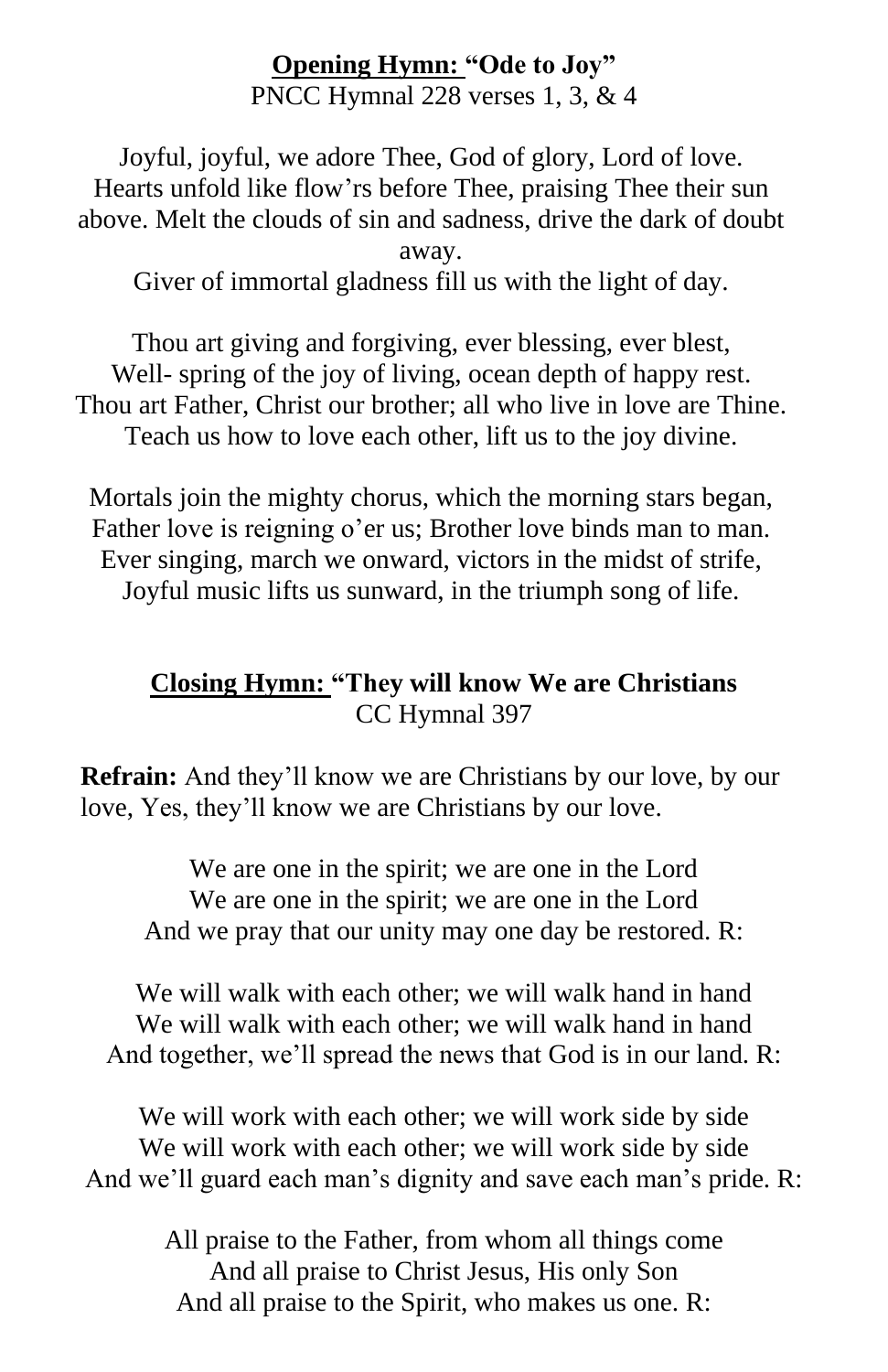# **This Week**

| Sunday, February 23, 2020                                      | Quinquagesima Sunday |  |  |  |  |  |
|----------------------------------------------------------------|----------------------|--|--|--|--|--|
| <b>Holy Mass</b>                                               | 9:00 A.M.            |  |  |  |  |  |
| +Edmund Adamek (95 <sup>th</sup> Birthday) Int. Laura Adamek & |                      |  |  |  |  |  |
| Family; +Thomas Muse Int. Kevin, Alexa, Abby & Jack            |                      |  |  |  |  |  |
| Foster                                                         |                      |  |  |  |  |  |
| <b>SOCL</b>                                                    | $10:15$ A.M.         |  |  |  |  |  |
| Fellowship Hour                                                | $10:15$ A.M.         |  |  |  |  |  |
| <b>Holy Mass</b>                                               | $11:00$ A.M.         |  |  |  |  |  |
| + Ted Balawajder Int. Bob & Janet Yonek                        |                      |  |  |  |  |  |
| <b>Youth Convocation Meeting Conference Call</b>               | 7:00 P.M.            |  |  |  |  |  |
| <b>Wednesday, February 26, 2020</b>                            | <b>Ash Wednesday</b> |  |  |  |  |  |
| <b>Holy Mass</b>                                               | 10:00 A.M.           |  |  |  |  |  |
| <b>Bible Study</b>                                             | 5:45 P.M.            |  |  |  |  |  |
| <b>Bitter Lamentations Part 1</b>                              | 7:00 P.M.            |  |  |  |  |  |
| <b>Chopin Choir Rehearsal</b>                                  | 7:30 P.M.            |  |  |  |  |  |
| Thursday, February 20, 2020                                    |                      |  |  |  |  |  |
| <b>Annunciation Bell Choir Rehearsal</b>                       | 6:30 P.M.            |  |  |  |  |  |
| Friday, February 28, 2020                                      |                      |  |  |  |  |  |
| <b>Stations of the Cross</b>                                   | 7:00 P.M.            |  |  |  |  |  |
| Parish Council to participate in the mediations                |                      |  |  |  |  |  |
| Saturday, February 29, 2020                                    |                      |  |  |  |  |  |
| Special Requiem Mass +Mary Strychalski                         | 11:00 A.M.           |  |  |  |  |  |
| Int. Parish Family                                             |                      |  |  |  |  |  |
| Sunday, March 1, 2020                                          | Lent 1               |  |  |  |  |  |
| <b>Holy Mass</b>                                               | 9:00 A.M.            |  |  |  |  |  |
| +Daniel Phillips Int. David & Sandy Kost; +Joseph              |                      |  |  |  |  |  |
| <b>Parknavy</b> Int. Annunciation Bell & Chopin Choirs         |                      |  |  |  |  |  |
| SOCL                                                           | 10:15 A.M.           |  |  |  |  |  |
| <b>Holy Mass</b>                                               | 11:00 A.M.           |  |  |  |  |  |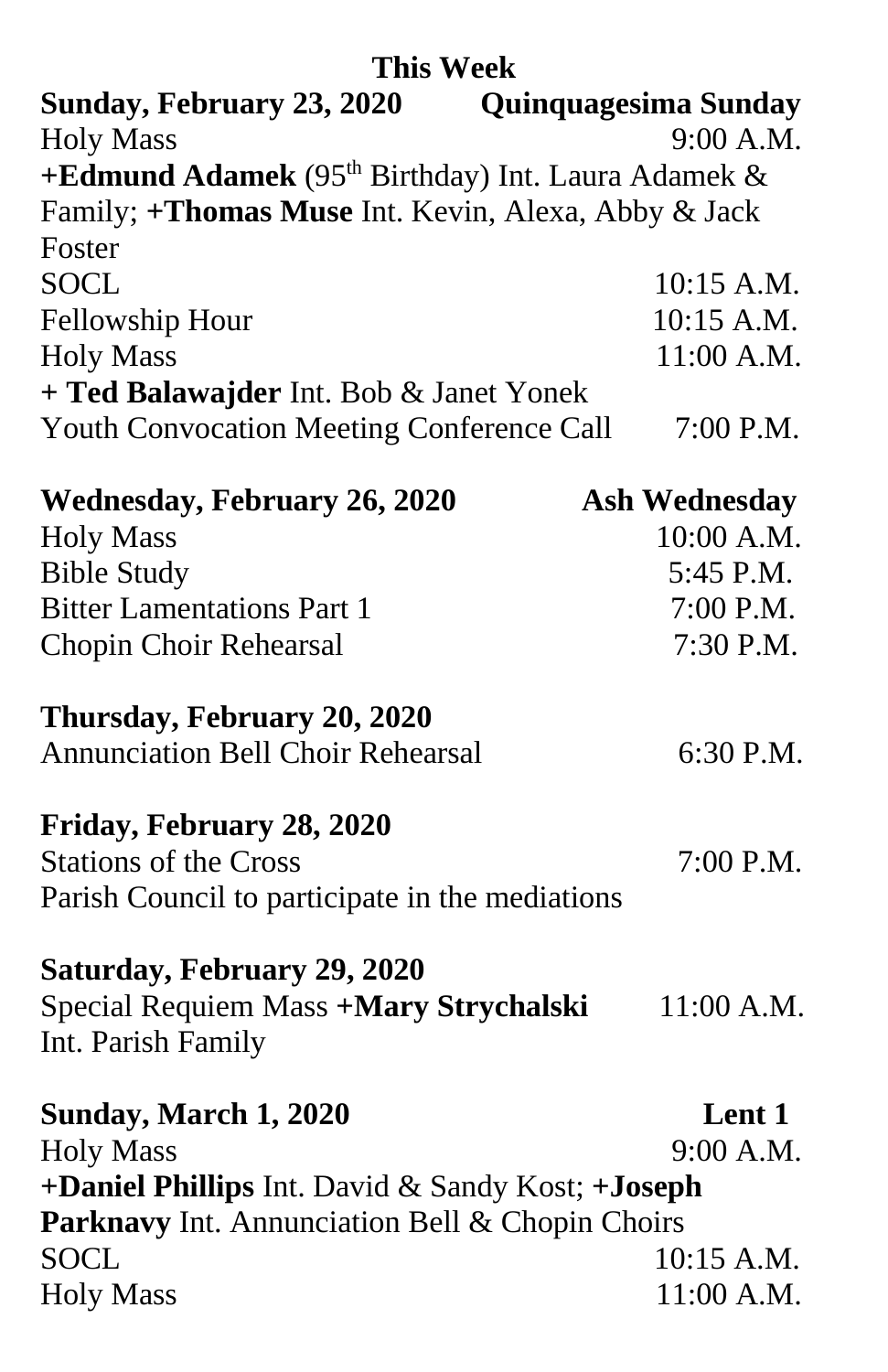### **Today's Sunday Ministry**

### **9:00 A.M. 11:00 A.M.**

Greeter: M. Sleczkowski A. Fioravanti Lectors: Yellow Team B. Zaucha Ushers: T. Gibala & J.M. Parknavy J. Wagner

**Next Sunday Ministries**

**9:00 A.M. 11:00 A.M.**

Greeter: C. Trumpe A. Fioravanti Lectors: Red Team B. Zaucha Ushers: S. Tadajski & L. Guy J. Wagner

| G       | W       | $\circ$ |         | F | S       | R | D |   | B | <b>SLAVE</b>                    | $\sim$ h h |
|---------|---------|---------|---------|---|---------|---|---|---|---|---------------------------------|------------|
| R       | N       | $\circ$ | S       | C | $\circ$ | E | R | N | E | <b>HATE</b><br><b>RESPECT</b>   |            |
| A       | E       | ı       | $\circ$ | o | Y       | V | N | A | c | <b>SCORN</b>                    | ۰,         |
| s       | γ       | R       | Η       | K | E       | A | F | U | A | <b>MONEY</b>                    |            |
| S       | N       | C       | S       | т | N       | L | A | R | N | <b>BIRDS</b>                    |            |
| $\circ$ | $\circ$ | A       | R       |   | $\circ$ | S | R | E | R | <b>SKY</b>                      |            |
| S       | M       | R       | G       | W | M       | L | G | H | U | <b>CLOTHING</b>                 |            |
| Y       | N       | S       | E       | A | L       | A | c | A | F | <b>FLOWERS</b>                  |            |
| K       | K       | R       | E       | S | P       | E | C | т | U | <b>GRASS</b>                    |            |
| E       | S       | D       | R       |   | B       |   | R | E | D | <b>FURNACE</b><br><b>PAGANS</b> |            |

### **Quinquagesima Word Search**

### **Youth Community Project**

The youth are collecting travel toiletries for Witness Bags during this Pre-Lenten Season for the Intersection as part of the Future Direction's Community project for February. Baskets are downstairs with hopes of filling each of them with 25 items. Still needed are Band Aids, Neosporin, Cortisone Cream, Cotton Swabs, Listerine (travel size), Deodorants, Razors, Nail clippers and socks. Hopefully this can be an ongoing project with the parish.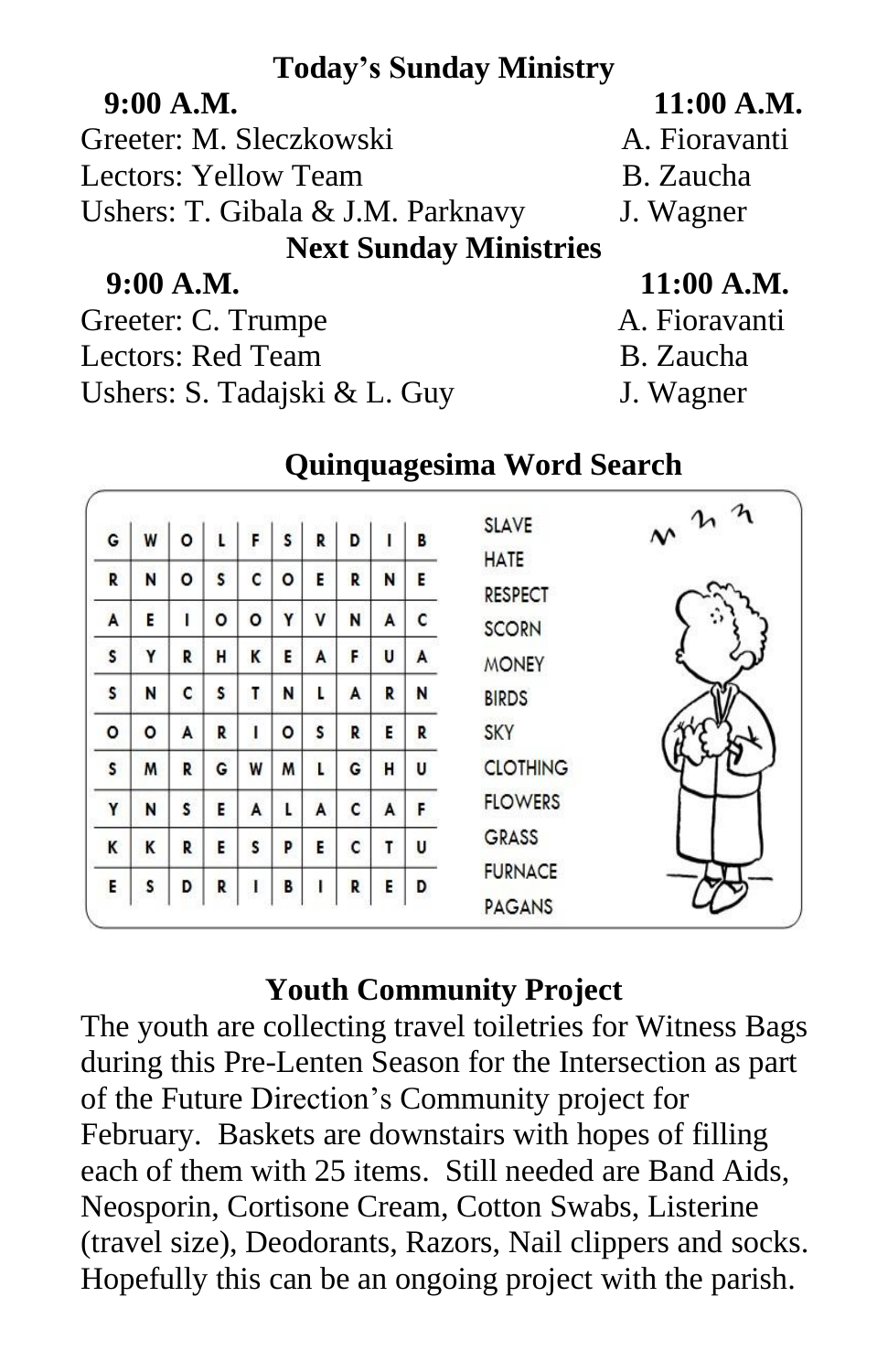

**Daffodil Days Last Day to Order**

See Judy Waskowicz after Mass in the Narthex. Delivery of the Daffodils will be March 29<sup>th</sup>.



### **2019 Fair Share**

For those who would like a copy of their 2019 Fair Share offerings for tax purposes, please contact Fr. Bruce @ 412.276.5562 or email bsleczkowski@aol.com

## **Lent 2020**

The Holy Season of Lent begins Wednesday, February 26<sup>th</sup>. Ash Wednesday Mass will be 10 AM and Bitter Lamentations Pt 1 at 7:00 P.M. Ashes will be distributed at each service. Lenten Services are every Wednesday at 7 PM Bitter Lamentations and Stations of the Cross every Friday at 7 PM. A special Lenten Penitential Service Friday, March 13<sup>th</sup>; Scheduled readers for the Station of the Cross on February 28<sup>th</sup> Parish Council; March 6<sup>th</sup> SAMBS; March 20<sup>th</sup> YMSR; March 27<sup>th</sup> Choirs; April 3<sup>rd</sup> Acolytes, Sacristans, SOCL, Youth Club. Lent is a time of penitential reflection and all parishioners are expected to attend these special devotions in preparation for Easter. This year let all our Church family be present.

During this Lenten Season, PNU Branch 132's "**Roll Away the Stone of Hunger"** campaign, part of the Future Directions suggestions, will be collecting food for the McKeesport Intercession. Check the bulletin board for what is needed.

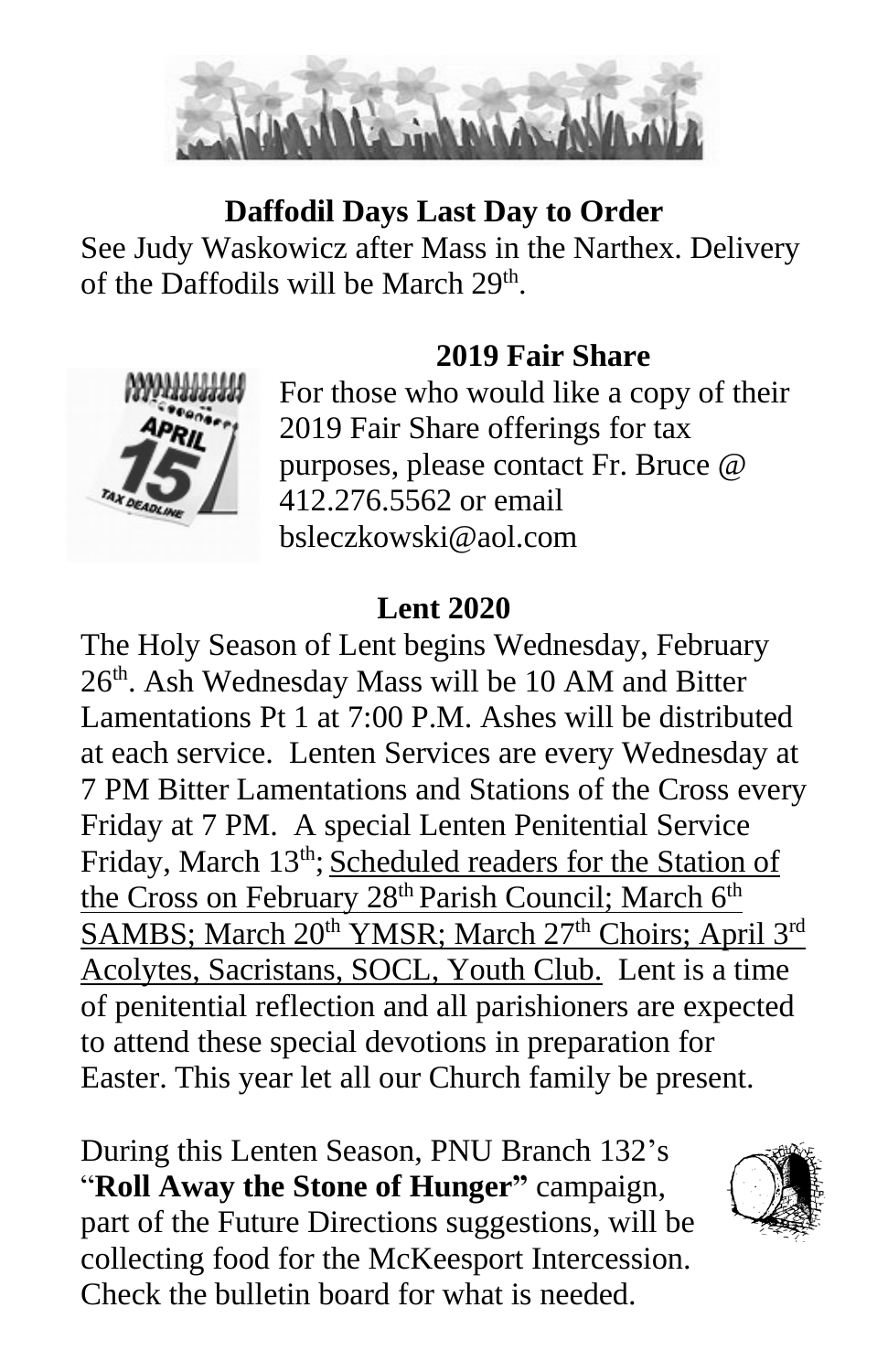## **"Discovering the PNCC"**

 $20<sup>th</sup>$  National Mission & Evangelism Workshop Friday, March 27<sup>th</sup> -Sunday March 29<sup>th</sup> Resurrection Parish, Temperance, MI The registration fee has been waived so that many people as possible may attend, to gain a better and deeper understanding and appreciation of our Church. Deadline for registration is Saturday, March 14<sup>th</sup>. Accommodations will be at the Quality Inn, Dundee, MI. Room rates \$69 per night plus tax. Call Quality INN directly @ 734.529.5240 Code Mission & Evangelism Workshop. Hotel rate expires February 26<sup>th</sup>. Our own David Kost will be presenting the Stewardship Session on Saturday. Registration forms and information can be obtained through Fr. Bruce. A request that a gift card from Sunoco Gas Stations or Walmart be brought and will be given to the local veterans through the Bedford Twp. Veteran Center.



Saturday, March  $21<sup>st</sup>$ ,  $2020 *$  Parish Hall  $*$  9 AM -3 PM Crafters-Vendors-Chinese Auction Kitchen: Wedding Soup, Haluski, Stuffed Cabbage Baked Goods *Hosted by Holy Family Youth Group Donated Chinese Auction Baskets are always welcomed*

# **SAMBS NEWS**

Members are to pay their yearly \$15 dues by the next meeting. Also, SAMBS organization are always looking for new members. Meeting are the  $2<sup>nd</sup>$  Sunday every month at 10: 15 A.M.